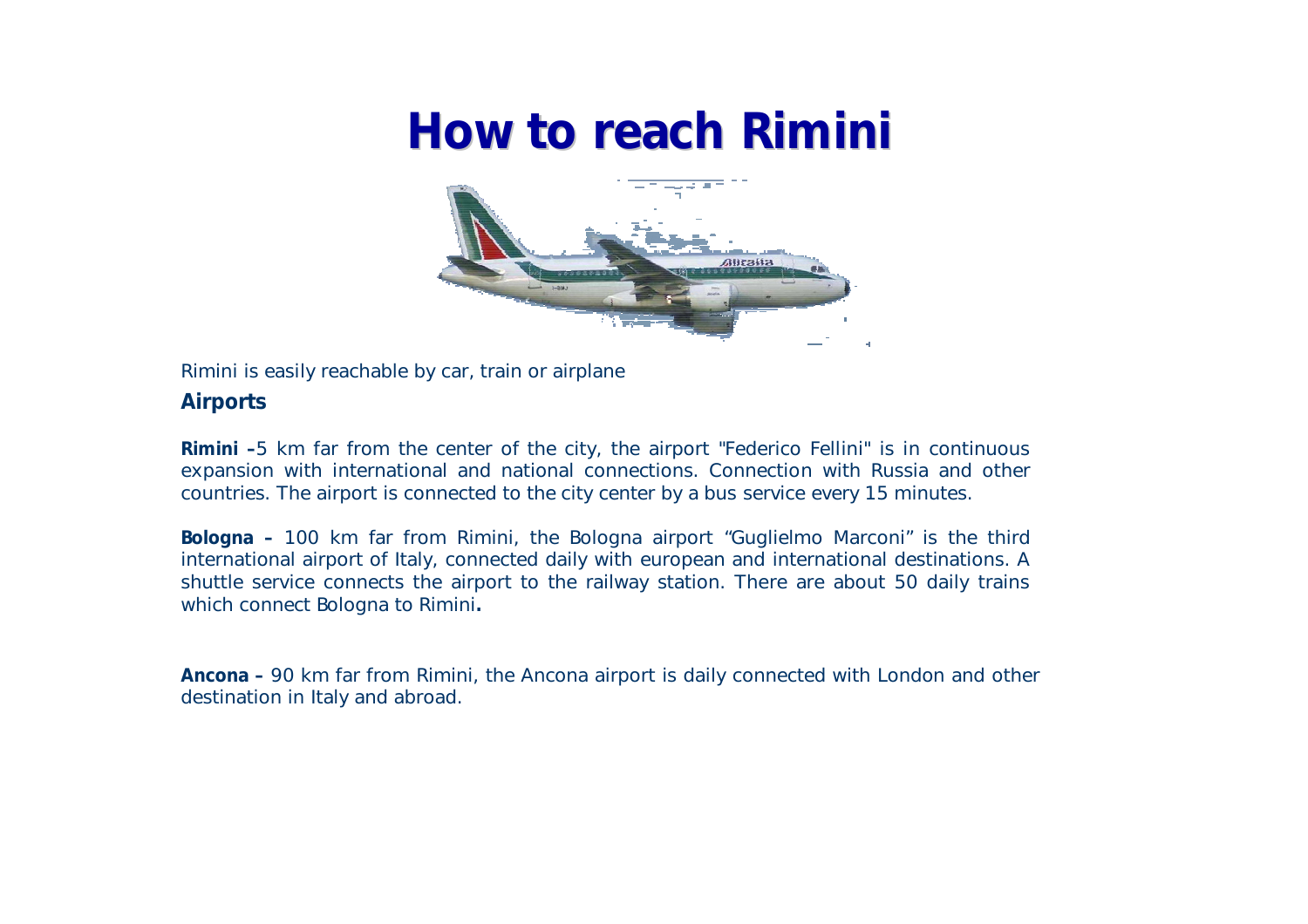## **How to reach Rimini**







**Car:** Rimini is situated along the highway A14, which connects in north direction with Bologna and Milan and in south direction with Bari. The motorway exits are two: North Rimini, South Rimini. Easily reachable the links for the A4 toward Venice, the A22 toward the Brennero and the A1 for Florence, Rome and Naples.

**Train:**the connection with the leading Italian cities is frequent and rapid. With Eurostar and Intercity, the distances are covered in a few hours, 3 hours from Milan, 4 from Rome, 2 from Florence and 1 from Bologna**.**

### **Regional transports**

. 8 extraurbans lines connect Rimini and the other coastal cities with the Republic of San Marino and the countries of the hinterland

#### **City bus**

Local public transports starting from ticket euro 1,20 per way